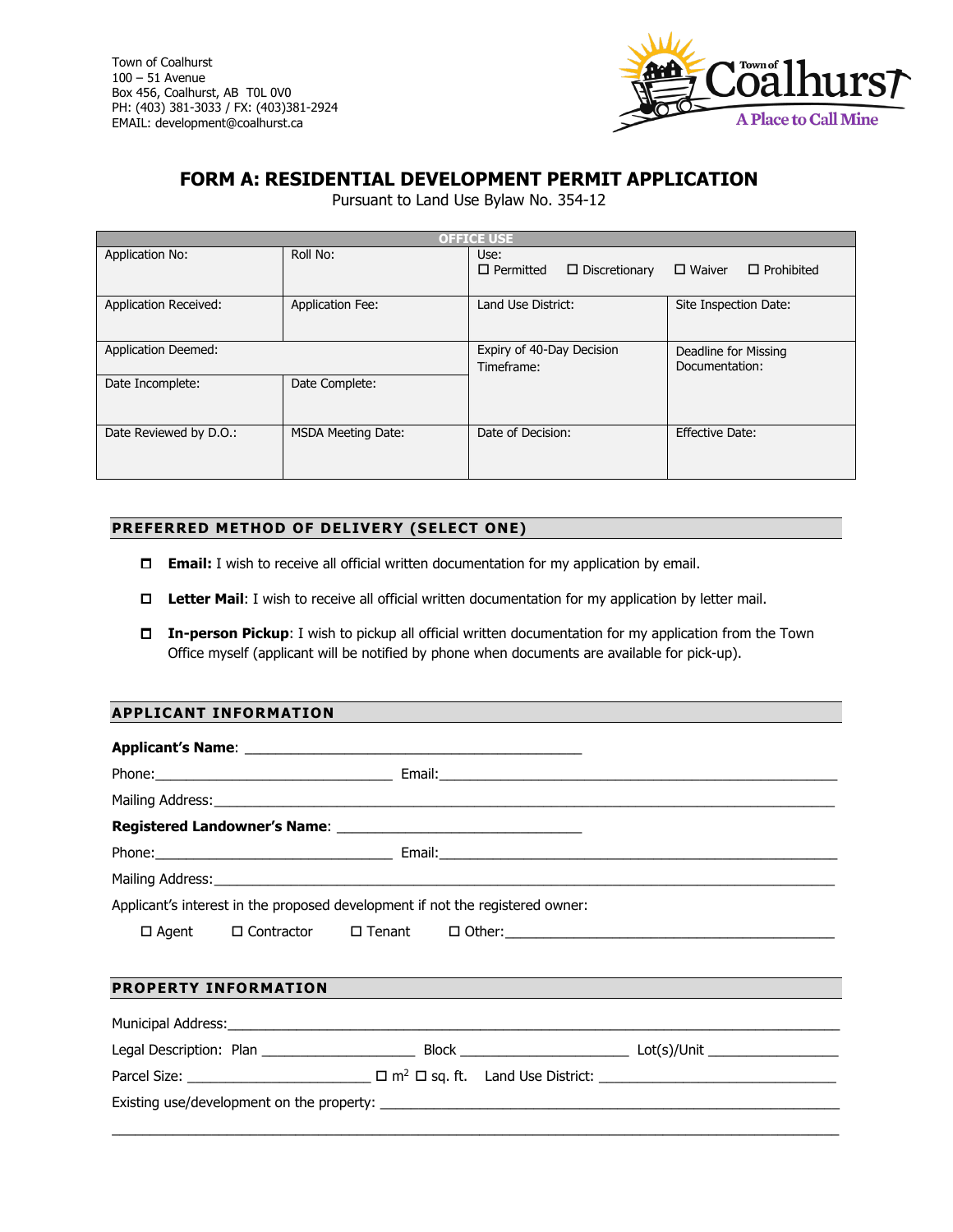# **DEVELOPMENT INFORMATION**

 $\square$  Duplex/multi-unit dwelling □ Manufactured home/RTM  $\square$  Moved-in dwelling  $\square$  Secondary suite

# **This application is to: (Check all that apply)**

- $\square$  Single-unit dwelling
- $\square$  Construct a new dwelling:  $\square$  Alter/renovate the existing building:  $\square$  Construct a new accessory structure:

□ Roof-mounted Solar  $\Box$  Other

□ Addition (incl. attached garage)

\_\_\_\_\_\_\_\_\_\_\_\_\_\_\_\_\_\_\_\_\_\_\_\_\_\_\_\_\_\_\_\_\_\_\_\_\_\_\_\_\_\_\_\_\_\_\_\_\_\_\_\_\_\_\_\_\_\_\_\_\_\_\_\_\_\_\_\_\_\_\_\_\_\_\_\_\_\_\_\_\_\_\_\_\_\_\_\_\_\_\_\_\_\_ \_\_\_\_\_\_\_\_\_\_\_\_\_\_\_\_\_\_\_\_\_\_\_\_\_\_\_\_\_\_\_\_\_\_\_\_\_\_\_\_\_\_\_\_\_\_\_\_\_\_\_\_\_\_\_\_\_\_\_\_\_\_\_\_\_\_\_\_\_\_\_\_\_\_\_\_\_\_\_\_\_\_\_\_\_\_\_\_\_\_\_\_\_\_ \_\_\_\_\_\_\_\_\_\_\_\_\_\_\_\_\_\_\_\_\_\_\_\_\_\_\_\_\_\_\_\_\_\_\_\_\_\_\_\_\_\_\_\_\_\_\_\_\_\_\_\_\_\_\_\_\_\_\_\_\_\_\_\_\_\_\_\_\_\_\_\_\_\_\_\_\_\_\_\_\_\_\_\_\_\_\_\_\_\_\_\_\_\_

- - $\square$  Detached garage/shop
	- □ Shed/greenhouse/gazebo/pool
	- $\square$  Fence exceeding max. height  $\Box$  Other
- **Describe the proposed use, any changes from existing use, and any work to be done.**

 $\square$  Deck(s)

#### **BUILDING DETAILS**

| <b>Size/Dimensions</b>                                 | Principal Building<br>or Addition   | Accessory Building/<br>Structure    | <b>Office Use</b> |
|--------------------------------------------------------|-------------------------------------|-------------------------------------|-------------------|
| <b>Building Size</b>                                   | $\Box$ m <sup>2</sup> $\Box$ sq. ft | $\Box$ m <sup>2</sup> $\Box$ sq. ft |                   |
| Height of Building (grade to peak)                     | $\square$ m $\square$ ft            | $\Box$ m $\Box$ ft                  |                   |
| <b>Attached Garage Size</b>                            | $\Box$ m <sup>2</sup> $\Box$ sq. ft | N/A                                 |                   |
| <b>Proposed Setbacks from</b><br><b>Property Lines</b> |                                     |                                     |                   |
| Front                                                  | $\Box$ m $\Box$ ft                  | $\square$ m $\square$ ft            |                   |
| Rear                                                   | $\Box$ m $\Box$ ft                  | $\Box$ m $\Box$ ft                  |                   |
| Side                                                   | $\Box$ m $\Box$ ft                  | $\Box$ m $\Box$ ft                  |                   |
| Side                                                   | $\Box$ m $\Box$ ft                  | $\Box$ m $\Box$ ft                  |                   |
| Parcel Type:<br>$\Box$ Interior Lot                    | $\Box$ Corner Lot                   |                                     |                   |

## **SECONDARY SUITE DETAILS**

| Is a secondary suite being requested? $\Box$ No $\Box$ Yes                                             |  |                           |  |  |  |
|--------------------------------------------------------------------------------------------------------|--|---------------------------|--|--|--|
| Will the secondary suite be located in: $\Box$ An Existing Home                                        |  | $\Box$ A New Construction |  |  |  |
| Is there currently a secondary suite located on the property?                                          |  | ⊟ No<br>⊟ Yes             |  |  |  |
| Will the secondary suite contain a separate entrance on the exterior of the home? $\Box$ No $\Box$ Yes |  |                           |  |  |  |
| If yes, please indicate the location of the separate entrance:                                         |  |                           |  |  |  |
|                                                                                                        |  |                           |  |  |  |
| <b>PROJECT DETAILS</b>                                                                                 |  |                           |  |  |  |

Cost of Development: \_\_\_\_\_\_\_\_\_\_\_\_\_\_\_\_ Start Date: \_\_\_\_\_\_\_\_\_\_\_\_\_\_\_\_\_\_ Completion Date: \_\_\_\_\_\_\_\_\_\_\_\_\_\_\_\_\_

Proposed Fencing and Height:

Proposed Landscaping: **\_\_\_\_\_\_\_\_\_\_\_\_\_\_\_\_\_\_\_\_\_\_\_\_\_\_\_\_\_\_\_\_\_\_\_\_\_\_\_\_\_\_\_\_\_\_\_\_\_\_\_\_\_\_\_\_\_\_\_\_\_\_\_\_**

Off-street Parking Spaces (number and size, not including garage): \_\_\_\_\_\_\_\_\_\_\_\_\_